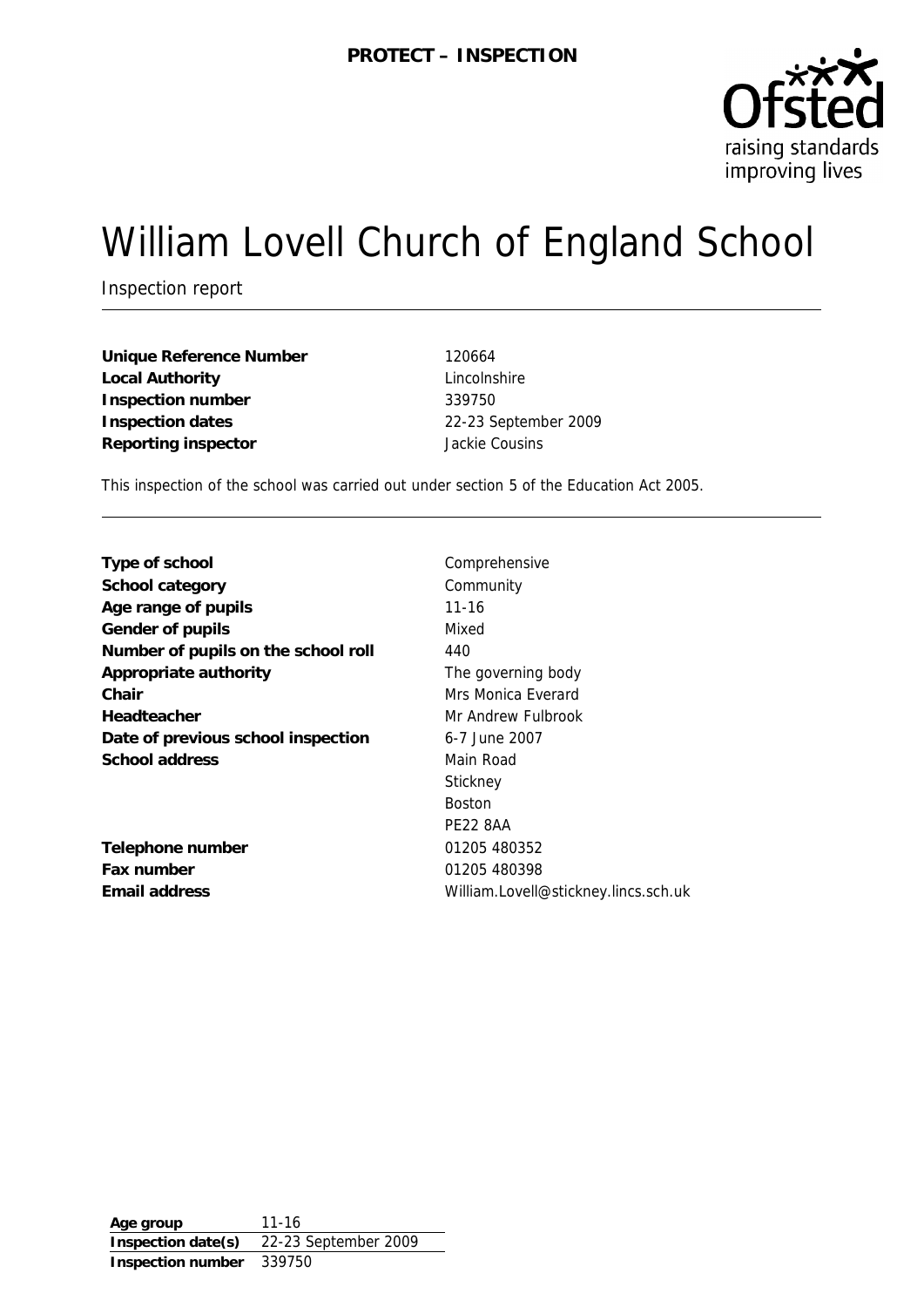# **Introduction**

This inspection was carried out by four additional inspectors. The inspectors visited 24 lessons, and held meetings with the headteacher, governors, senior teachers, staff and groups of students from all year groups. The inspectors observed the school's work, and looked at some documentation, students' work and displays and scrutinised 112 parent questionnaires.

The inspection team reviewed many aspects of the school's work. It looked in detail at the following:

- how consistently do pupil with special educational needs and/or disabilities progress in English?
- how effectively do leaders' monitor the progress of girls in both key stages?
- how well is the school using feedback to students to increase the rate of progress?
- how successfully is the school's leadership working to develop students' understanding of the UK's multi-cultural community?
- is students' spiritual, moral, social and cultural development a real strength and is it outstanding?

# **Information about the school**

William Lovell Church of England School is in a rural setting near Boston. It is smaller than most secondary schools. Most students are from White British backgrounds and all have English as their first language. The proportion of students with special educational needs and/or disabilities is above average and includes some students with moderate and complex learning difficulties. The school has specialist status in music and English and has the Healthy Schools Award.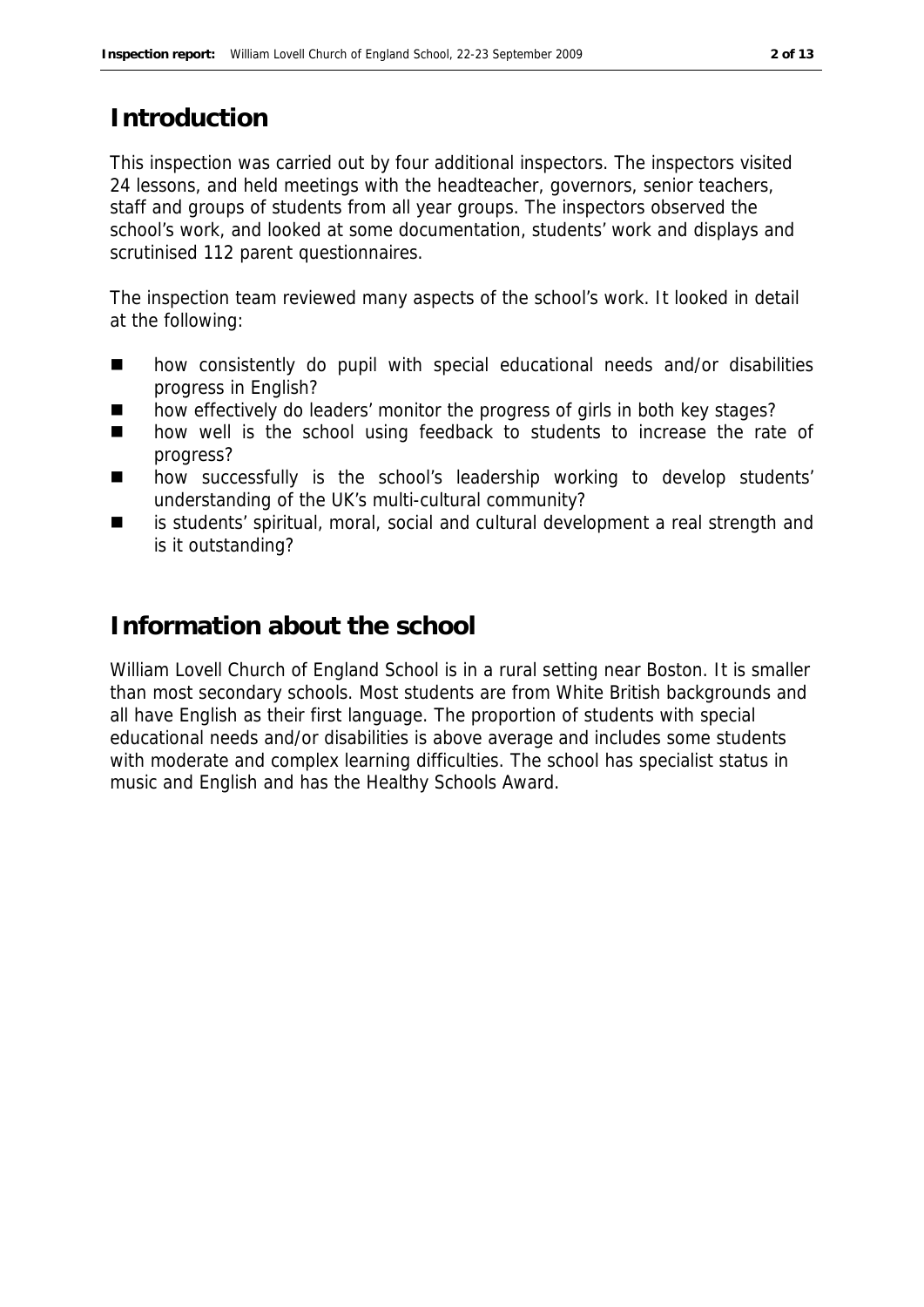# **Inspection judgements**

#### **Overall effectiveness: how good is the school? 2**

**The school's capacity for sustained improvement 2**

# **Main findings**

William Lovell School gives its students a good quality of education. It has outstanding features. Behaviour is outstanding and makes an extremely strong contribution to good learning in lessons. This is because care, guidance and support from all staff are excellent. Students adopt safe ways of working outstandingly well. A walk around the school confirms inspectors' views that students respect highly the building and others property. Students from all backgrounds and abilities are included well in school life. This is because the school's leadership values all students as individuals. Students spoken to made many positive comments about the school and said that the aspect they enjoyed most was 'friendly people'. Students also value the lunch time and after school clubs including a wide range of sports and arts activities. They felt that there is very little bullying in the school and that it is dealt with efficiently on the rare occasions when it occurs.

The school's leadership places a high priority on monitoring the students' progress and attainment. This ensures that any underachieving students are identified early. Students achieve well because teaching is good and students' attitudes to learning are very positive. Teachers use practical activities well and so students learn through a wide variety of approaches. Assessment is used successfully to guide teaching but occasionally not all students are fully challenged. This is because specific learning objectives for different groups of students are not consistently set. Teaching assistants work successfully to support students in the middle part of lessons but they are not always used effectively at the start and end of lessons. Occasionally, students do not have opportunities to evaluate rigorously what they found hard or easy in the lesson.

Outstanding leadership from the senior team, including the headteacher are very effective in driving improvements. Strong management has brought about successful developments since the last inspection. For example, standards in Year 11 in English and mathematics, science, religious education, music, design and technology, art and design, media studies and information and communication technology (ICT) are average or higher. This is because challenging targets are set and met, including those in specialist areas, and staff are highly committed to the school's aims. Its main specialist subject of music adds greatly to the quality of learning and actively supports students' imagination and creative thinking. Self-evaluation is used successfully by senior leaders and staff and so the school is in a good position to improve in the future. Governors work satisfactorily with staff and challenge the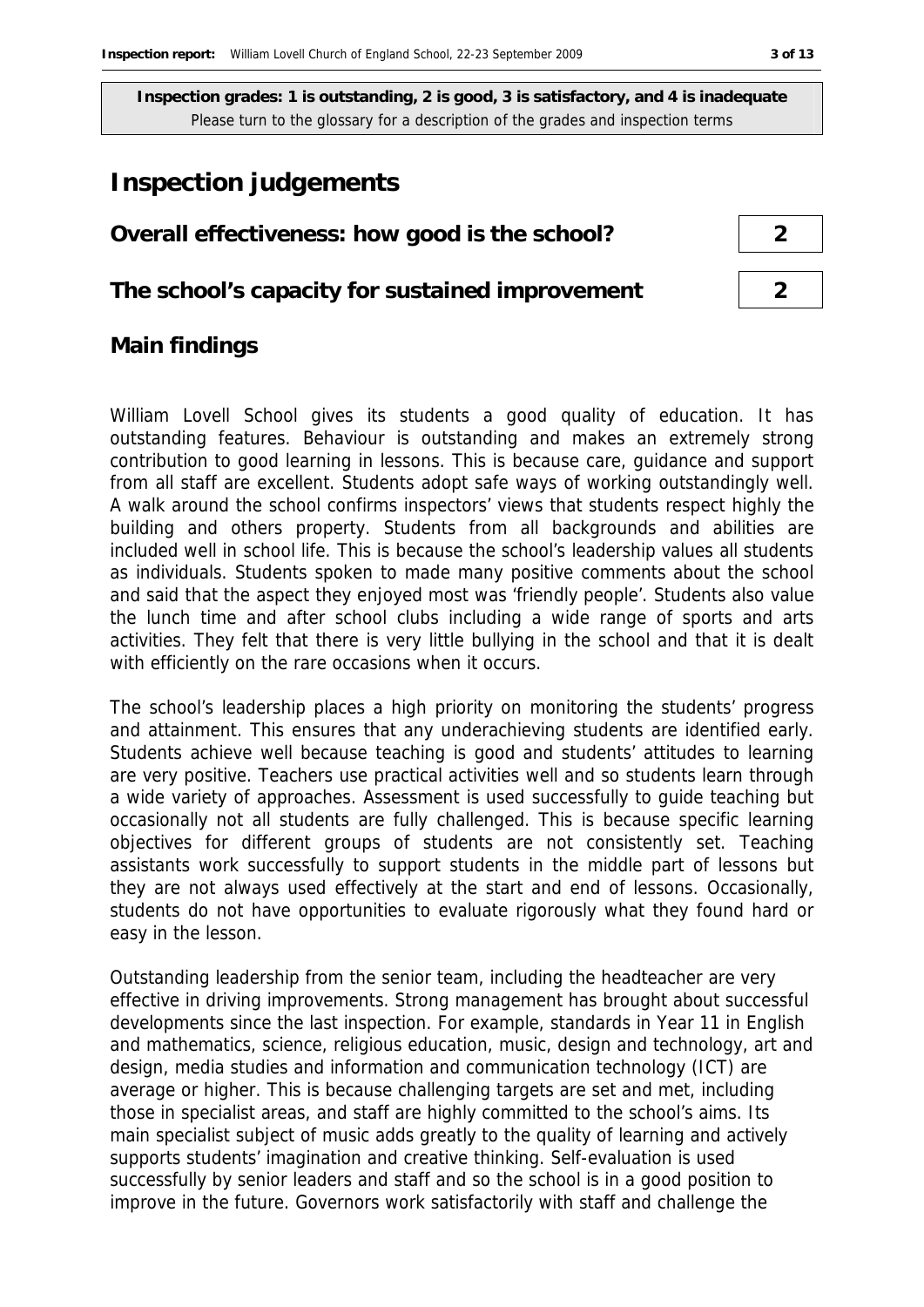school suitably. They are not fully involved in self-evaluation and do not regularly collect and analyse students' and parents' views.

**What does the school need to do to improve further?**

- Improve attainment and develop the quality of teaching by ensuring all lessons have:
	- specific learning objectives for different groups of students
	- teaching assistants are used successfully when the teacher is talking to the whole class
	- more effective opportunities for students to evaluate their learning in lessons.
- Improve the role of the governors so that they are more involved in the monitoring and evaluation of all aspects of the school's work.

#### **Outcomes for individuals and groups of pupils 2**

Students achieve well from their below average starting points. This was confirmed by inspectors' observations of lessons and their scrutiny of students' work. Typically, students make good progress in their learning because staff have high expectations of what should be achieved and make these expectations clear. Consequently, standards are similar to the national average by the end of Year 11. Exam results in 2009 were the best the school had attained with more than half of all students gaining five GCSE A\* to C grades including English and mathematics. All students attained five GCSE A\* to G grades. Standards have risen considerably in recent years. The music and English departments are assisting the school to considerably improve students' attainment. Boys and girls are making progress at a similar rate. Students with special educational needs and/or disabilities are supported well and so they achieve effectively. All students progress successfully because of the high quality feedback and guidance they receive from staff. In the present Year 11 an expected proportion of students are making good progress as they work at average or above average levels of attainment compared to national expectations.

The school's leadership places a great deal of importance on promoting students' personal development. As a result their spiritual, moral, social and cultural development is good. The Christian values of the school are very strongly established. This means that students are encouraged effectively to try new activities in a supportive environment which raises their self-confidence. They contribute to the community well. For example, Year 10 students mentor those in Year 7 during their early days at the school. Students learn effectively to value everyone including people in other countries who are less fortunate. Their behaviour is outstanding, in response to the calm but firm demeanour of staff. Students form very effective relationships with adults because staff give them positive feedback about their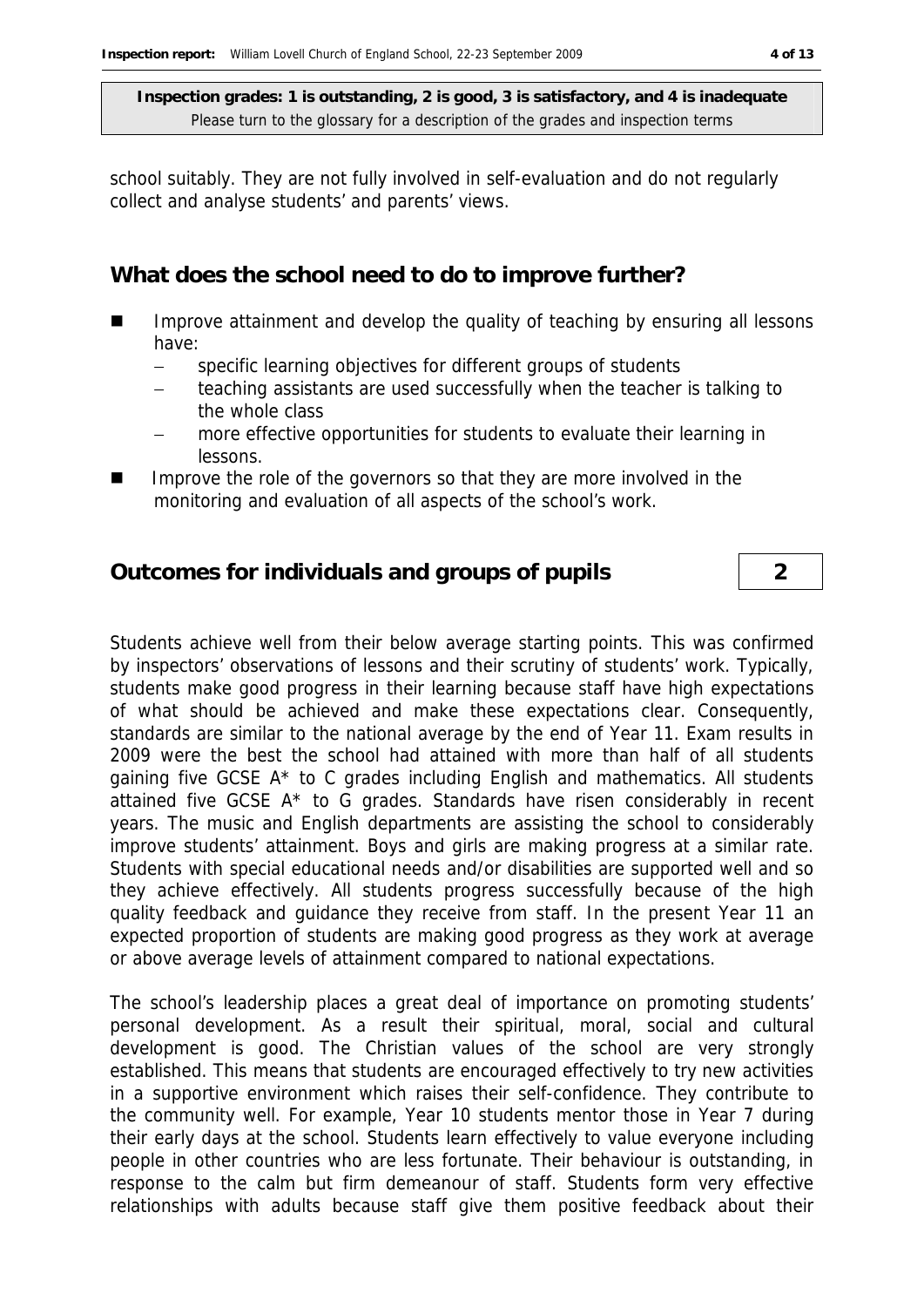behaviour and work. Students' moral development is outstanding and they have an excellent understanding of right and wrong. They have really positive attitudes to learning, concentrate efficiently and attendance is above average. Students develop basic skills well and very effective personal qualities equip them successfully for their future working lives.

Students adopt healthy lifestyles well. They are knowledgeable about foods which are good for them and those which are less valuable. Breakfast club is attended by a significant number of students and so they get a healthy breakfast before they start school. A high proportion of students take part in physical exercise activities in and outside school. Students understand outstandingly well how to keep themselves safe, for instance, when there is an emergency in school, due to thoughtful tuition from staff. Students keep themselves safe when on the internet because the school successfully explains how to handle a variety of unsafe situations. Virtually all students said they felt safe in school and had someone they could talk to if they had a problem.

| Pupils' achievement and the extent to which they enjoy their learning                                                     |                |  |
|---------------------------------------------------------------------------------------------------------------------------|----------------|--|
| Taking into account:                                                                                                      |                |  |
| Pupils' attainment <sup>1</sup>                                                                                           | 3              |  |
| The quality of pupils' learning and their progress                                                                        | $\overline{2}$ |  |
| The quality of learning for pupils with special educational needs and/or disabilities<br>and their progress               | $\overline{2}$ |  |
| The extent to which pupils feel safe                                                                                      |                |  |
| Pupils' behaviour                                                                                                         |                |  |
| The extent to which pupils adopt healthy lifestyles                                                                       | $\mathcal{P}$  |  |
| The extent to which pupils contribute to the school and wider community                                                   | $\mathcal{P}$  |  |
| The extent to which pupils develop workplace and other skills that will<br>contribute to their future economic well-being | $\mathcal{P}$  |  |
| Taking into account:                                                                                                      |                |  |
| Pupils' attendance <sup>1</sup>                                                                                           | 2              |  |
| The extent of pupils' spiritual, moral, social and cultural development                                                   | 2              |  |

These are the grades for pupils' outcomes

### **How effective is the provision?**

-

Good teaching is the key reason why students make effective progress in all aspects of their learning. Strong features of teaching include the successful use of practical teaching methods to ensure that students learn to think deeply about their learning.

<sup>&</sup>lt;sup>1</sup> The grades for attainment and attendance are: 1 is high; 2 is above average; 3 is broadly average; and 4 is low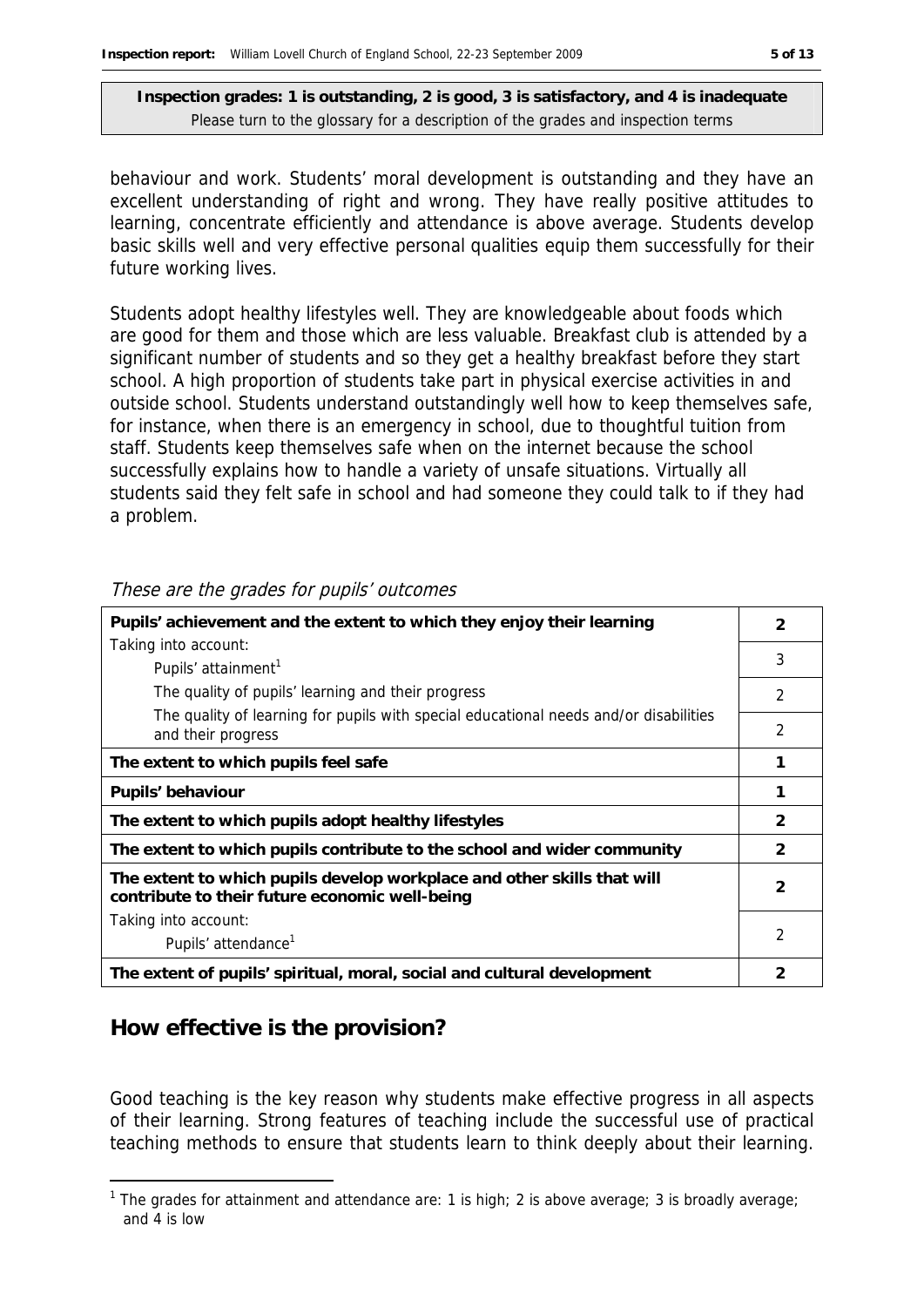In a good lesson seen by inspectors, students effective questioning was used well to encourage Year 9 students to compare and contrast stories written in a similar style. These students received particularly thoughtful feedback ensuring students that they understood what they had done well. Information and communication technology (ICT) is used successfully to extend students' learning. Assessment effectively informs lesson planning and extra support for students. Occasionally, staff do not share learning objectives for different groups of students. This means that not all students are challenged fully in lessons. The conclusions of lessons are not always used well to allow students to evaluate what they have learnt. Teaching assistants support learning well in the part of the lesson where students work independently but they are not consistently put to good use while teachers are explaining information to the whole class.

A good curriculum places a high emphasis on the development of literacy and numeracy skills. Science lessons, for example, develop students' understanding well through investigative activities. Students' ICT skills are promoted effectively through weekly lessons and other opportunities to use their skills in many areas of learning. Since the last inspection, the range of courses has expanded and is successfully supporting students' achievement at Key Stage 4. For example, BTEC courses in Years 10 and 11 support initiative, teamwork and academic achievement. Provision for the gifted and talented is improving suitably. The students thoroughly enjoy all the interesting projects planned for them, including art and design and music projects. The students' personal, social and emotional development is supported well through class and group discussion sessions. Students celebrate festivals and learn a lot about different beliefs because religious education topics are incorporated effectively into school planning. Students have good opportunities to carry out work experience placements in the local community.

'Teachers and staff who listen to students,' is an aspect one Year 11 student really likes about the school. The inspectors agree that students receive an extremely high level of care from staff and this is a significant strength of the school. All students spoken to said they felt well cared for because staff are readily accessible. Transition from the local primary schools is very well organised. From the moment they enter the school all students' pastoral needs are met exceptionally well. Students with medical problems are cared for very considerately.

| The quality of teaching                                                                                    |  |
|------------------------------------------------------------------------------------------------------------|--|
| Taking into account:                                                                                       |  |
| The use of assessment to support learning                                                                  |  |
| The extent to which the curriculum meets pupils' needs, including, where<br>relevant, through partnerships |  |
| The effectiveness of care, guidance and support                                                            |  |

These are the grades for the quality of provision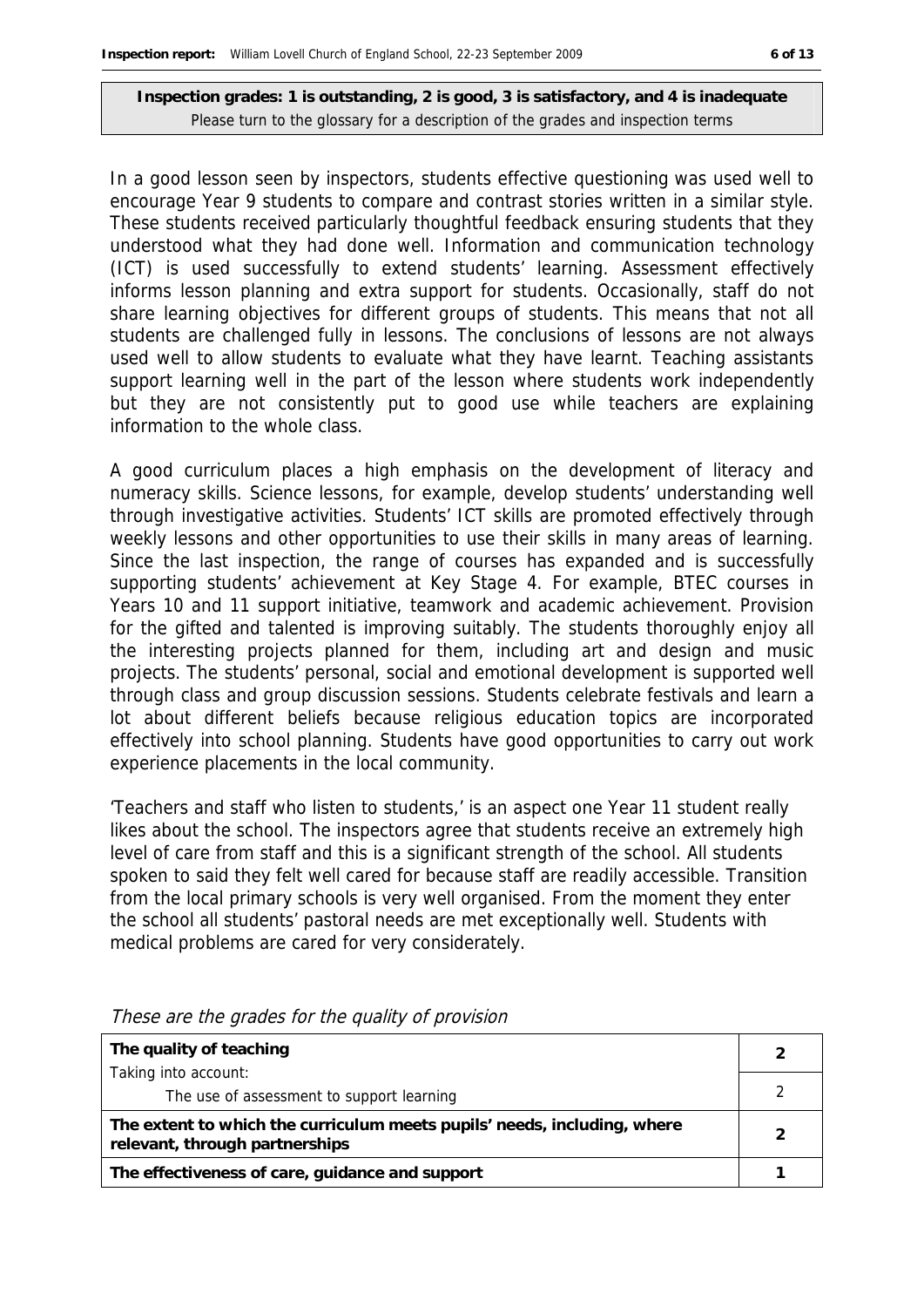#### **How effective are leadership and management?**

The senior leadership team is dedicated to improving the school, and the headteacher leads the school with great commitment and enthusiasm. The impact of leadership is clearly seen in the improvements in standards. School development planning sets clear direction for future improvements in the quality of education. Students have equal opportunities to learn because the school works methodically to remove any barriers to learning. This is because senior and subject leaders undertake rigorous monitoring of attainment, the quality of teaching and students' targets on a regular basis. The school is continually developing the assessment tracking system so that leaders can identify different groups of students who are underachieving more easily.

Governance is sound and supports the school suitably. They are beginning to challenge the school's leadership. Governors do not have a systematic programme for ensuring all governors are involved in monitoring learning by coming into school while students are working. Governors are not methodically involved in up dating records which evaluate the school's work. They make sure child protection and health and safety matters are dealt with astutely. Safeguarding procedures meet requirements effectively. For example, all staff receive regular training in child protection procedures and thorough records are kept of the statutory checks completed on staff.

The school works well to promote a sense of cohesion in the school and wider community. For example, students successfully raise money for people with leprosy in other parts of the world. Students also work thoughtfully to support national and global issues such as recycling and saving natural resources. The school has evaluated all aspects of community cohesion rigorously and is developing further links to deepen students' understanding of our multi-cultural society.

| The effectiveness of leadership and management in embedding ambition and<br>driving improvement                                                                     |   |
|---------------------------------------------------------------------------------------------------------------------------------------------------------------------|---|
| Taking into account:                                                                                                                                                |   |
| The leadership and management of teaching and learning                                                                                                              |   |
| The effectiveness of the governing body in challenging and supporting the<br>school so that weaknesses are tackled decisively and statutory responsibilities<br>met | 3 |
| The effectiveness of the school's engagement with parents and carers                                                                                                | 2 |
| The effectiveness of partnerships in promoting learning and well-being                                                                                              | 2 |
| The effectiveness with which the school promotes equality of opportunity and<br>tackles discrimination                                                              | 2 |
| The effectiveness of safeguarding procedures                                                                                                                        |   |

|  |  |  | These are the grades for leadership and management |
|--|--|--|----------------------------------------------------|
|  |  |  |                                                    |
|  |  |  |                                                    |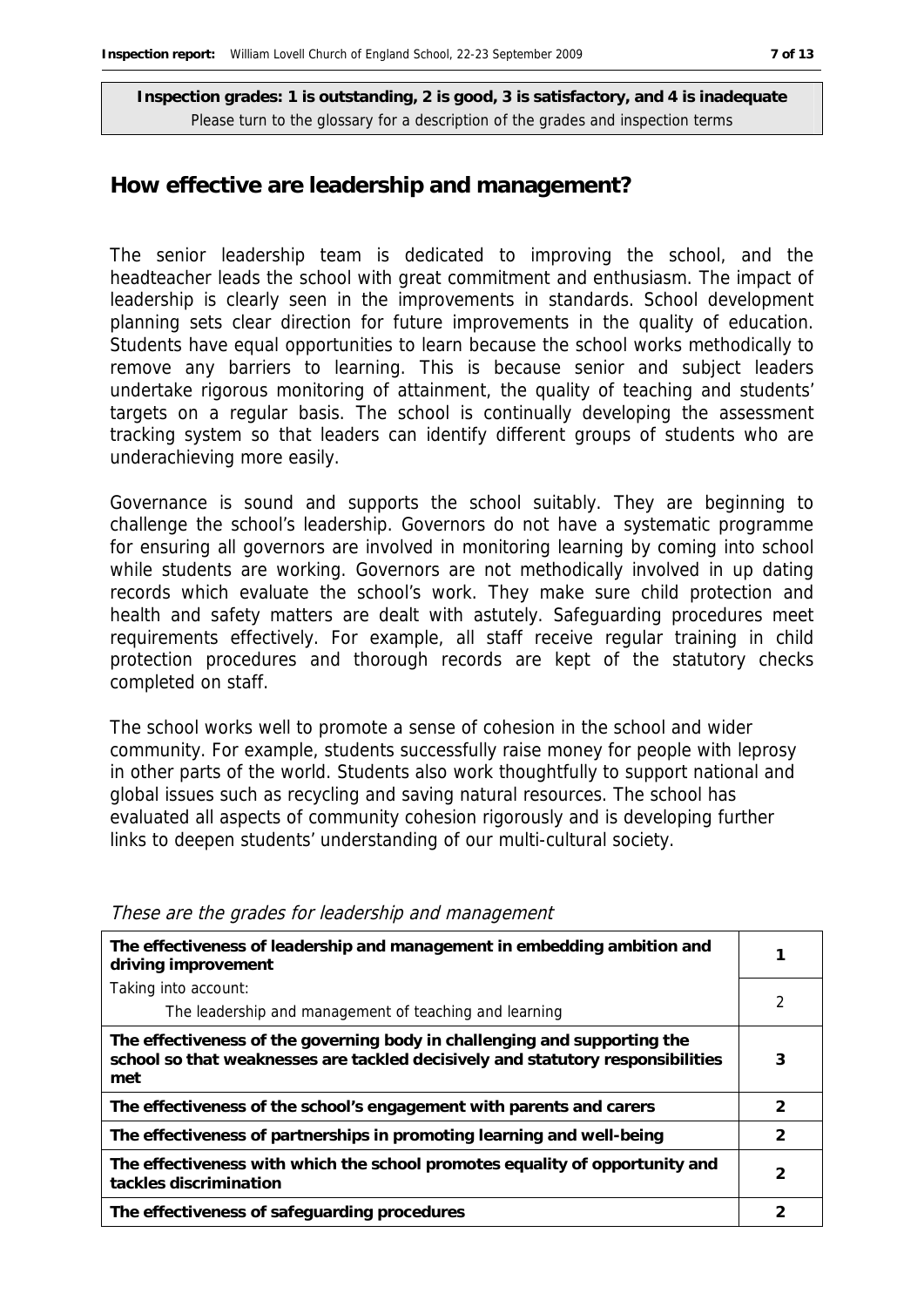| The effectiveness with which the school promotes community cohesion                     |  |
|-----------------------------------------------------------------------------------------|--|
| The effectiveness with which the school deploys resources to achieve value for<br>money |  |

#### **Views of parents and carers**

A good partnership is in place between parents and carers and the school. The very large majority of parents who returned a questionnaire were positive about the school and the progress their children are making. One parent summed up their thoughts by saying, 'We like the traditional values and high standards expected by the school.' A few parents were unable to agree with some of the statements in the questionnaire. Inspection evidence does not support these negative views.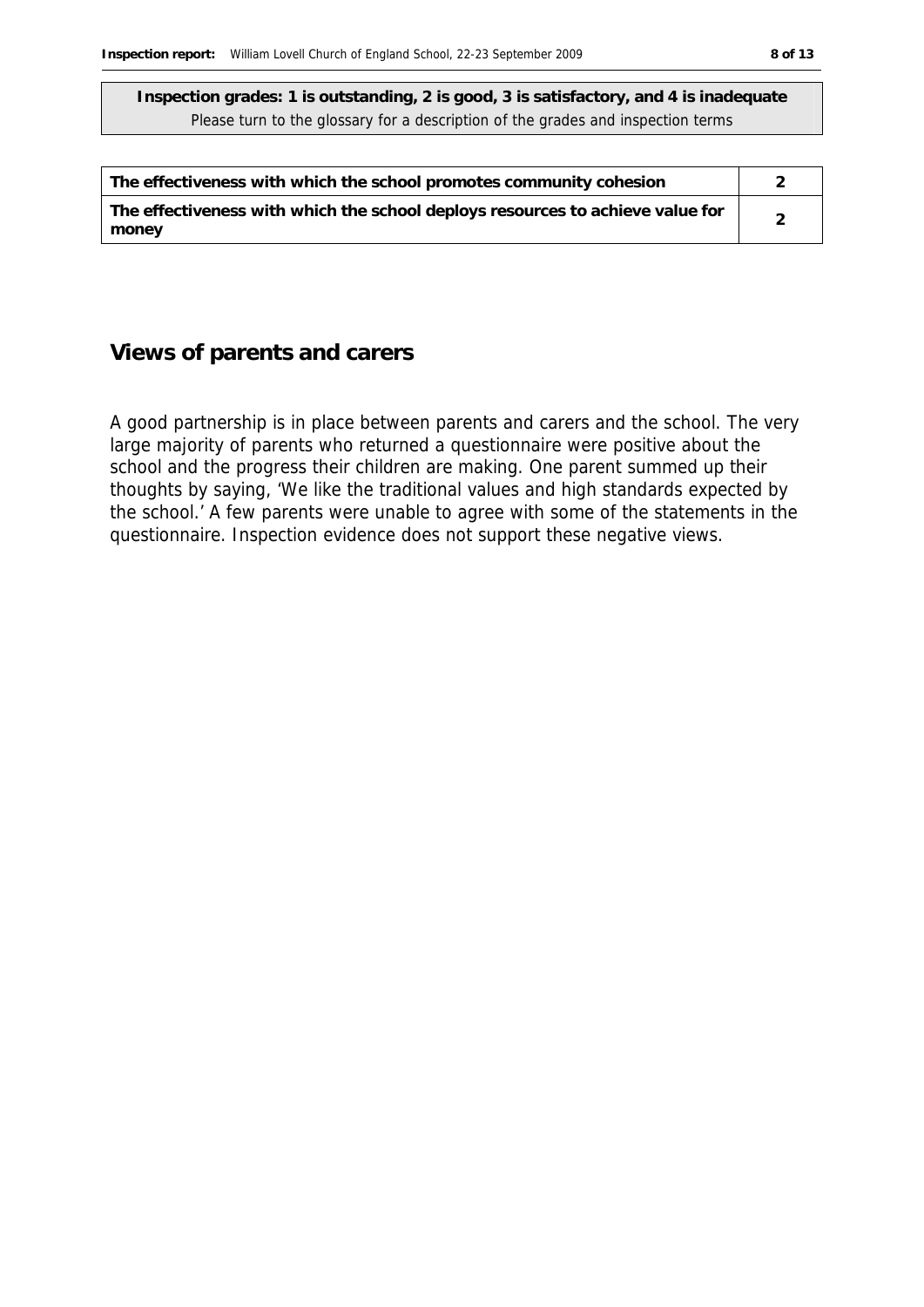#### **Responses from parents and carers to Ofsted's questionnaire**

Ofsted invited all the registered parents and carers of pupils registered at William Lovell School to complete a questionnaire about their views of the school.

In the questionnaire, parents and carers were asked to record how strongly they agreed with 12 statements about the school.

The inspection team received 112 completed questionnaires by the end of the on-site inspection. The figures in the table below relate to the 100 questionnaires received by the end of the first day of the inspection. In total, there are 440 pupils registered at the school.

| Statements                                                                                                                                                                                                                                              | Strongly<br>agree |    | Agree |    | <b>Disagree</b> |                | Strongly<br>disagree |                |
|---------------------------------------------------------------------------------------------------------------------------------------------------------------------------------------------------------------------------------------------------------|-------------------|----|-------|----|-----------------|----------------|----------------------|----------------|
|                                                                                                                                                                                                                                                         | Total             | %  | Total | %  | Total           | %              | Total                | %              |
| My child enjoys school                                                                                                                                                                                                                                  | 25                | 25 | 61    | 61 | 12              | 12             | 1                    | $\mathbf{1}$   |
| The school keeps my child<br>safe                                                                                                                                                                                                                       | 52                | 52 | 41    | 41 | 5               | 5              | $\mathbf{1}$         | 1              |
| The school informs me about<br>my child's progress                                                                                                                                                                                                      | 40                | 40 | 50    | 50 | $\mathbf{1}$    | 1              | $\overline{2}$       | $\overline{2}$ |
| My child is making enough<br>progress at this school                                                                                                                                                                                                    | 30                | 30 | 54    | 54 | 8               | 8              | 3                    | 3              |
| The teaching is good at this<br>school                                                                                                                                                                                                                  | 35                | 35 | 52    | 52 | 8               | 8              | 1                    | $\mathbf{1}$   |
| The school helps me to<br>support my child's learning                                                                                                                                                                                                   | 24                | 24 | 60    | 60 | 10              | 10             | $\overline{2}$       | $\overline{2}$ |
| The school helps my child to<br>have a healthy lifestyle                                                                                                                                                                                                | 30                | 30 | 57    | 57 | 11              | 11             | $\mathbf{0}$         | $\mathbf 0$    |
| The school makes sure that<br>my child is well prepared for<br>the future (for example<br>changing year group,<br>changing school, and for<br>children who are finishing<br>school, entering further or<br>higher education, or entering<br>employment) | 31                | 31 | 46    | 46 | 12              | 12             | $\overline{0}$       | $\Omega$       |
| The school meets my child's<br>particular needs                                                                                                                                                                                                         | 31                | 31 | 55    | 55 | 10              | 10             | $\Omega$             | $\mathbf 0$    |
| The school deals effectively<br>with unacceptable behaviour                                                                                                                                                                                             | 49                | 49 | 38    | 38 | $\overline{2}$  | $\overline{2}$ | 6                    | 6              |
| The school takes account of<br>my suggestions and<br>concerns                                                                                                                                                                                           | 25                | 25 | 54    | 54 | 8               | 8              | $\overline{2}$       | $\overline{2}$ |
| The school is led and<br>managed effectively                                                                                                                                                                                                            | 35                | 35 | 50    | 50 | $\overline{7}$  | $\overline{7}$ | 3                    | 3              |
| Overall, I am happy with my<br>child's experience at this<br>school                                                                                                                                                                                     | 41                | 41 | 46    | 46 | 8               | 8              | 3                    | 3              |

The table above summarises the responses that parents and carers made to each statement. The percentages indicate the proportion of parents and carers giving that response out of the total number of completed questionnaires. Where one or more parents and carers chose not to answer a particular question, the percentages will not add up to 100%.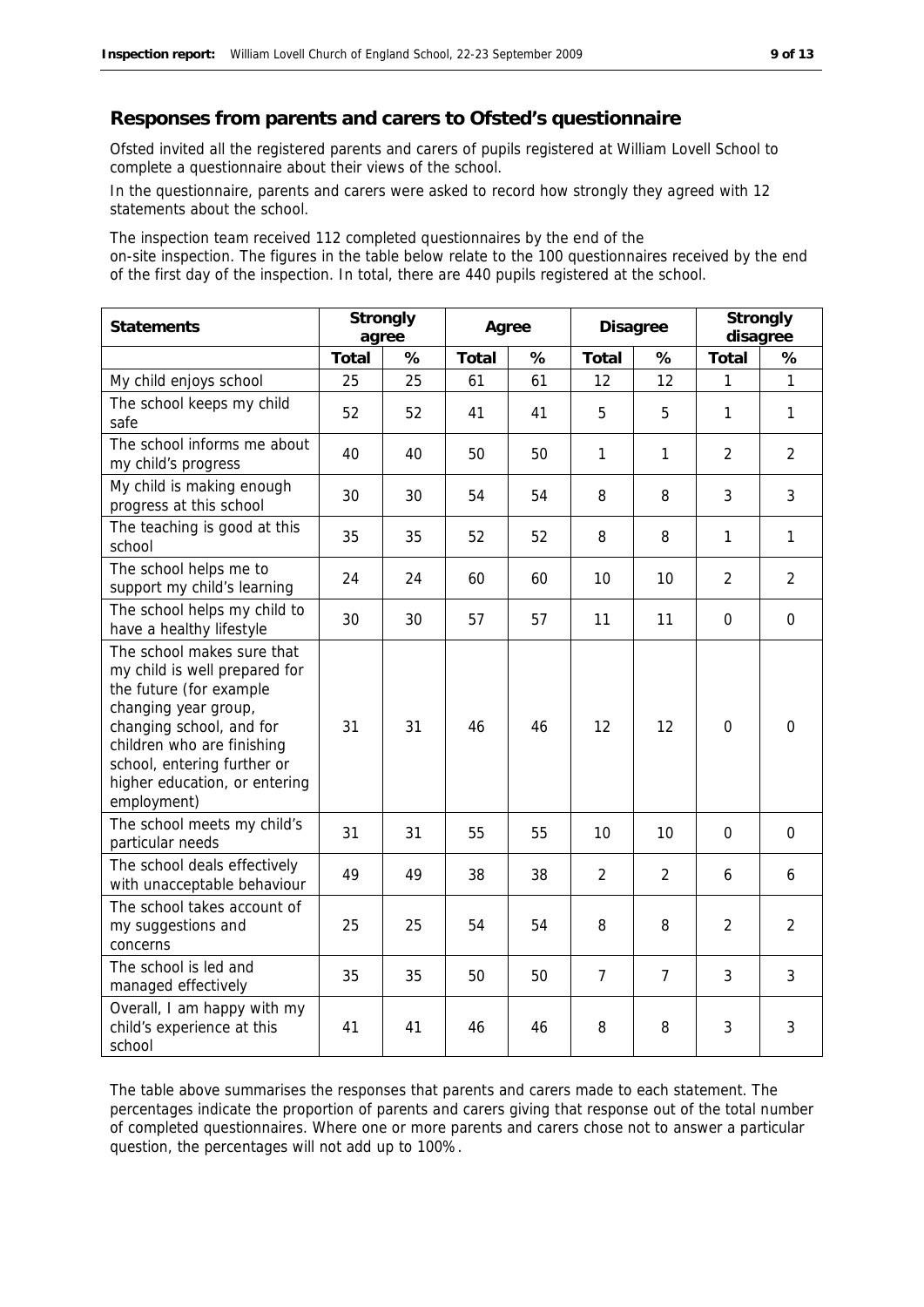# **Glossary**

#### **What inspection judgements mean**

| Grade   | Judgement    | Description                                                   |
|---------|--------------|---------------------------------------------------------------|
| Grade 1 | Outstanding  | These features are highly effective. An outstanding           |
|         |              | school provides exceptionally well for all its pupils' needs. |
| Grade 2 | Good         | These are very positive features of a school. A school        |
|         |              | that is good is serving its pupils well.                      |
| Grade 3 | Satisfactory | These features are of reasonable quality. A satisfactory      |
|         |              | school is providing adequately for its pupils.                |
| Grade 4 | Inadequate   | These features are not of an acceptable standard. An          |
|         |              | inadequate school needs to make significant                   |
|         |              | improvement in order to meet the needs of its pupils.         |
|         |              | Ofsted inspectors will make further visits until it           |
|         |              | improves.                                                     |

#### **Overall effectiveness of schools inspected between September 2007 and July 2008**

|                 | Overall effectiveness judgement (percentage of schools) |      |              |            |  |
|-----------------|---------------------------------------------------------|------|--------------|------------|--|
| Type of school  | Outstanding                                             | Good | Satisfactory | Inadequate |  |
| Nursery schools | 39                                                      | 58   |              |            |  |
| Primary schools | 13                                                      | 50   | 33           |            |  |
| Secondary       |                                                         |      | 34           |            |  |
| schools         |                                                         | 40   |              |            |  |
| Sixth forms     | 18                                                      | 43   | 37           |            |  |
| Special schools | 26                                                      | 54   | 18           |            |  |
| Pupil referral  |                                                         |      | 30           |            |  |
| units           |                                                         | 55   |              |            |  |
| All schools     | 15                                                      | 49   | 32           |            |  |

The data in the table above were reported in The Annual Report of Her Majesty's Chief Inspector of Education, Children's Services and Skills 2007/08.

Percentages are rounded and do not always add exactly to 100. Secondary school figures include those that have sixth forms, and sixth form figures include only the data specifically for sixth form inspection judgements.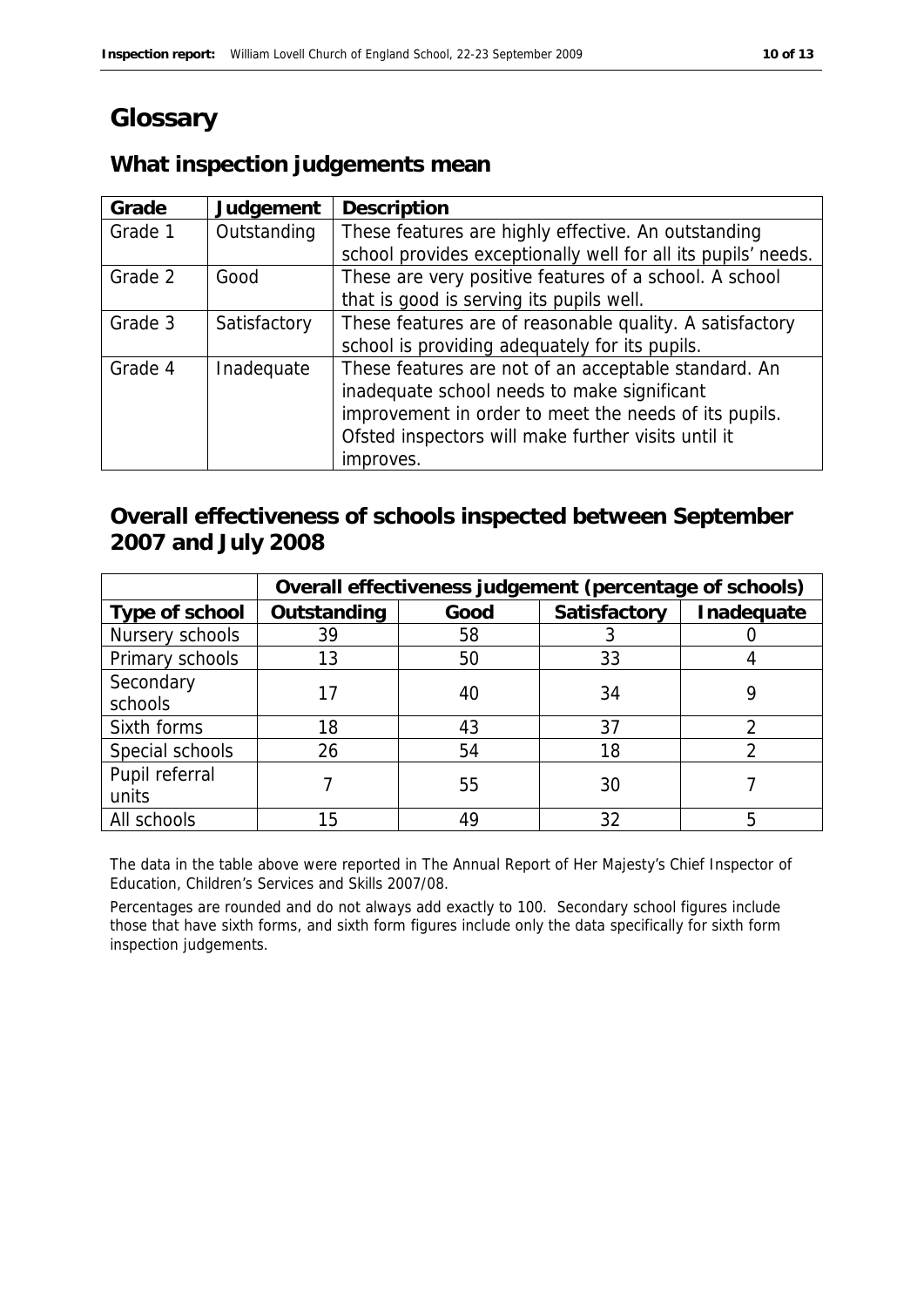# **Common terminology used by inspectors**

| Achievement:               | the progress and success of a pupil in their<br>learning, development or training.                                                                                                                                                          |
|----------------------------|---------------------------------------------------------------------------------------------------------------------------------------------------------------------------------------------------------------------------------------------|
| Attainment:                | the standard of the pupils' work shown by test and<br>examination results and in lessons.                                                                                                                                                   |
| Capacity to improve:       | the proven ability of the school to continue<br>improving. Inspectors base this judgement on what<br>the school has accomplished so far and on the<br>quality of its systems to maintain improvement.                                       |
| Leadership and management: | the contribution of all the staff with responsibilities,<br>not just the headteacher, to identifying priorities,<br>directing and motivating staff and running the<br>school.                                                               |
| Learning:                  | how well pupils acquire knowledge, develop their<br>understanding, learn and practise skills and are<br>developing their competence as learners.                                                                                            |
| Overall effectiveness:     | inspectors form a judgement on a school's overall<br>effectiveness based on the findings from their<br>inspection of the school. The following judgements,<br>in particular, influence what the overall<br>effectiveness judgement will be. |
|                            | The school's capacity for sustained<br>■                                                                                                                                                                                                    |
|                            | improvement.<br>Outcomes for individuals and groups of<br>■<br>pupils.                                                                                                                                                                      |
|                            | The quality of teaching.<br>H<br>The extent to which the curriculum meets<br>■<br>pupils' needs, including, where relevant,                                                                                                                 |
|                            | through partnerships.<br>The effectiveness of care, guidance and<br>support.                                                                                                                                                                |
| Progress:                  | the rate at which pupils are learning in lessons and<br>over longer periods of time. It is often measured<br>by comparing the pupils' attainment at the end of a                                                                            |

key stage with their attainment when they started.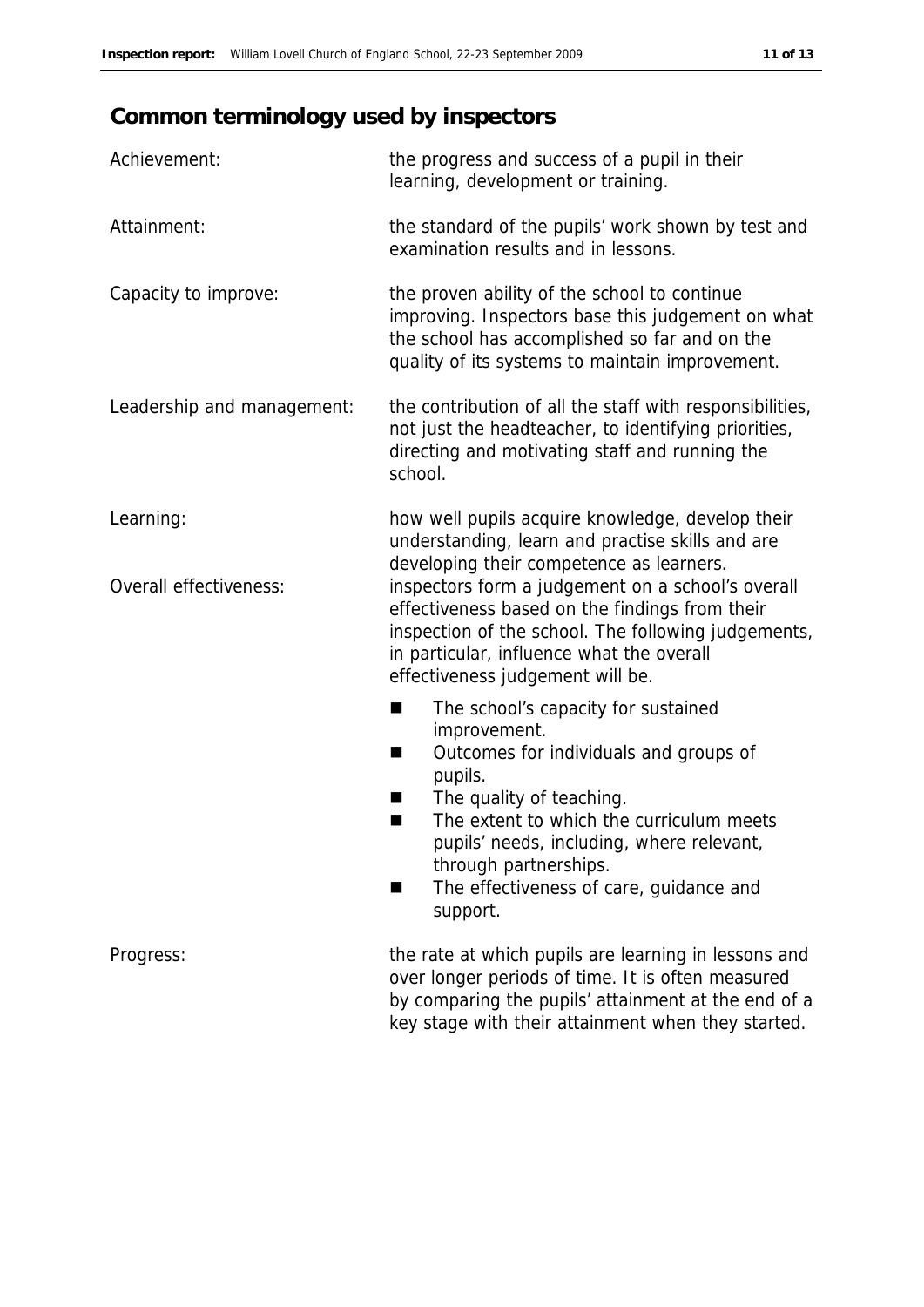

24 September 2009

Dear Students

**Inspection of William Lovell School, Main Road, Stickney, Boston. PE22 8AA**

Thank you for helping us to find out about your school. We enjoyed observing lessons and talking to some of you. You attend a happy and friendly school. Positive things about your school include:

- you make good progress in your work
- vou behave outstandingly well in school
- your headteacher and senior teachers have excellent ideas about ways to improve the school
- teaching is good and the staff work hard to make lessons interesting
- a good partnership is in place between the school, your parents, carers and agencies
- staff care and support you outstandingly well and listen to you thoughtfully and so you feel extremely safe in school.

We have asked your school to look at how they can make things even better. The most important matters are to:

- raise standards and develop the quality of teaching by ensuring all lessons contain these features: -specific learning objectives are displayed for different groups of students -teaching assistants are used more successfully when the teacher is talking to the whole class -students have more effective opportunities to discuss what you have learnt in the lesson.
- make sure governors come into school more often and find out about your parents' views and your views regularly.

Continue to listen carefully to staff comments; come to school everyday and enjoy all the terrific things you are learning at William Lovell School.

Yours sincerely Jackie Cousins Lead Inspector